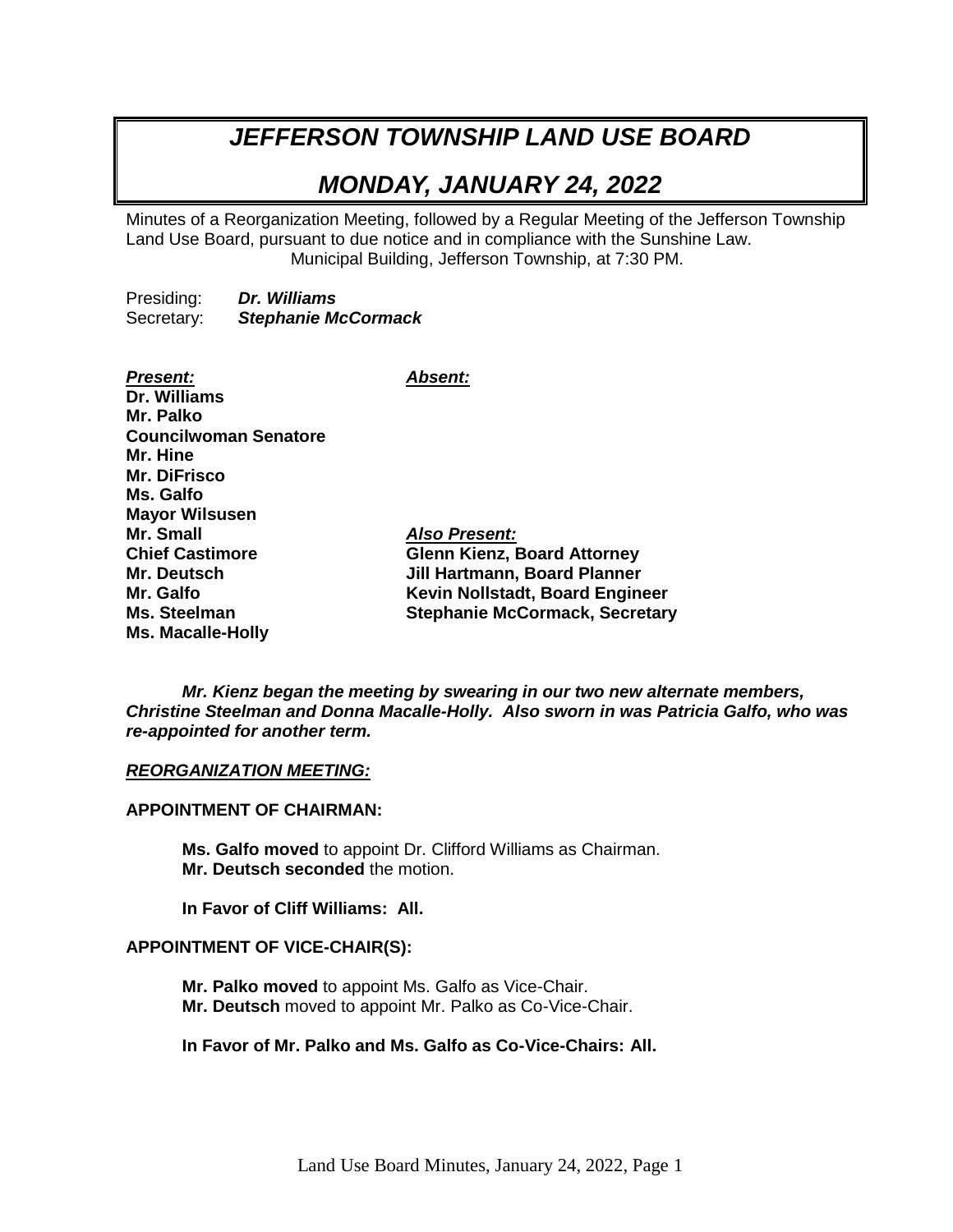#### **APPOINTMENT OF SECRETARY:**

**Vice-Chairwoman Galfo moved** to appoint Ms. Stephanie McCormack as Board Secretary.

**Mr. Hine seconded** the motion.

**In Favor: All.**

### **APPOINTMENT OF BOARD ATTORNEY:**

**Chairman Williams moved to appoint Glenn Kienz of the Weiner Law Group LLP as Board Attorney. Ms. Galfo seconded the motion.**

**In Favor of Weiner Law Group (Glenn Kienz): All.**

### **APPOINTMENT OF BOARD ENGINEER:**

**Mayor Wilsusen moved to appoint Mr. John Ruschke of Mott MacDonald as Board Engineer. Councilwoman Senatore seconded.**

**In Favor of Mott MacDonald (John Ruschke): All.**

#### **APPOINTMENT OF BOARD PLANNER:**

**Mayor Wilsusen moved to appoint Ms. Jessica Caldwell of J. Caldwell & Associates as Board Planner. Councilwoman Senatore seconded.**

**In Favor: All.**

### **APPOINTMENT OF SUBCOMMITTEES:**

**Chairman Williams** made a motion to keep the subcommittee as they stand. **Vice-Chairwoman Galfo** seconded the motion.

**In Favor: All.**

## **OFFICIAL MEETING DATES AND TIMES:**

**Ms. McCormack** stated that regular meetings will be conducted on the fourth Monday of the month, with the first Monday being set aside for alternate or special meetings. All meetings will begin at 7:00 p.m.

**Chairman Williams** made a motion to approve dates and time as stated. **Vice-Chairwoman Galfo** seconded.

**In Favor: All.**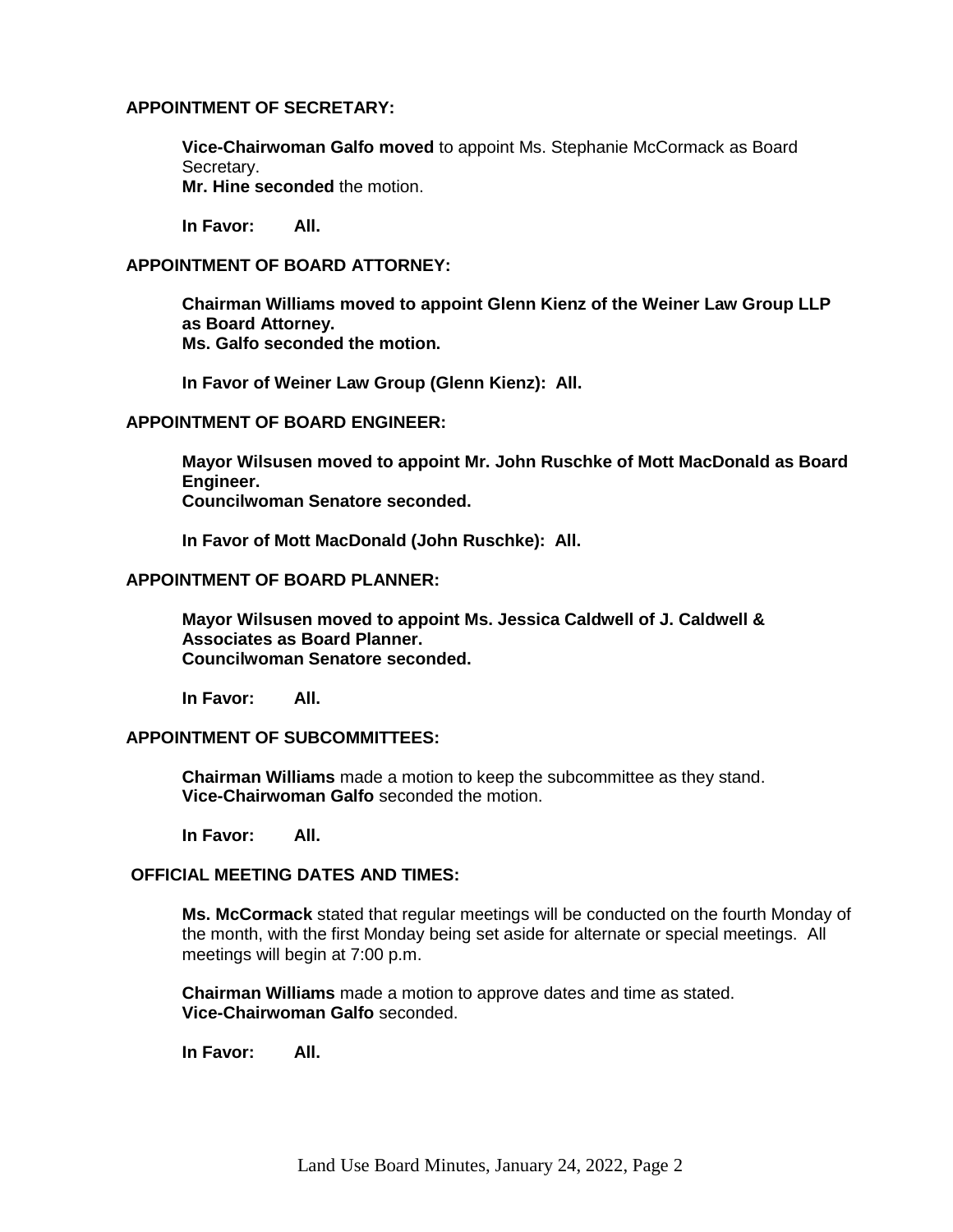## **APPOINTMENT OF OFFICIAL NEWSPAPER AND ALTERNATE NEWSPAPER:**

**Mayor Wilsusen moved to** appoint the "Daily Record" as the official newspaper of the Land Use Board and the "Star Ledger" as the alternate.

**In Favor: All.**

**Mr. Kienz** then asked Ms. McCormack to send all board members a copy of the Land Use Board By-Laws.

### *REGULAR MEETING:*

#### *APPLICATIONS (if deemed complete):*

Jennings No. 20-15 Block 155, Lot 27 211 Espanong Road Use Variance

**Mr. Walter Hanley,** Attorney for the applicant, was present. Mr. Hanley then stated the property in question is located in the C-1 zone, and the applicant proposes to convert the four existing commercial structures on the property into five residential units. Testifying on this application were the applicant, Mr. Paul Jennings, the applicant's Engineer, Daniel Davies, the Planner, Jason Dunn, and the Architect, Raymond O'Brien.

**Mr. Kienz** asked Mayor Wilsusen and Councilwoman Senatore to step down since it is a use variance application.

**Ms. Hartmann** asked for clarification on the number of residential units, since the plans refer to four units, and Mr. Hanley stated there would be five.

**Mr. Hanley** stated there would only be four residential units.

**Mr. Kienz** then swore in the applicant's professionals.

**Mr. Paul Jennings** stated that he has owned the property for approximately 3 years, and is proposing to convert the existing commercial buildings into residential units. He claims at one time that these structures were, in fact, residential units. He then introduced Lester Talmadge, a previous resident at the property in question.

**Mr. Lester Talmadge** was present and sworn in. He currently lives in Netcong, New Jersey, and stated that he lived in the structure on the corner of Espanong Road and Cherry Road from approximately 1971 to 1976.

**Mr. Daniel Davies** presented Exhibit A-1, Use Variance Plan – Revised 1/24/22. He described the plan in detail. The largest of the four buildings, Building A, would be a two-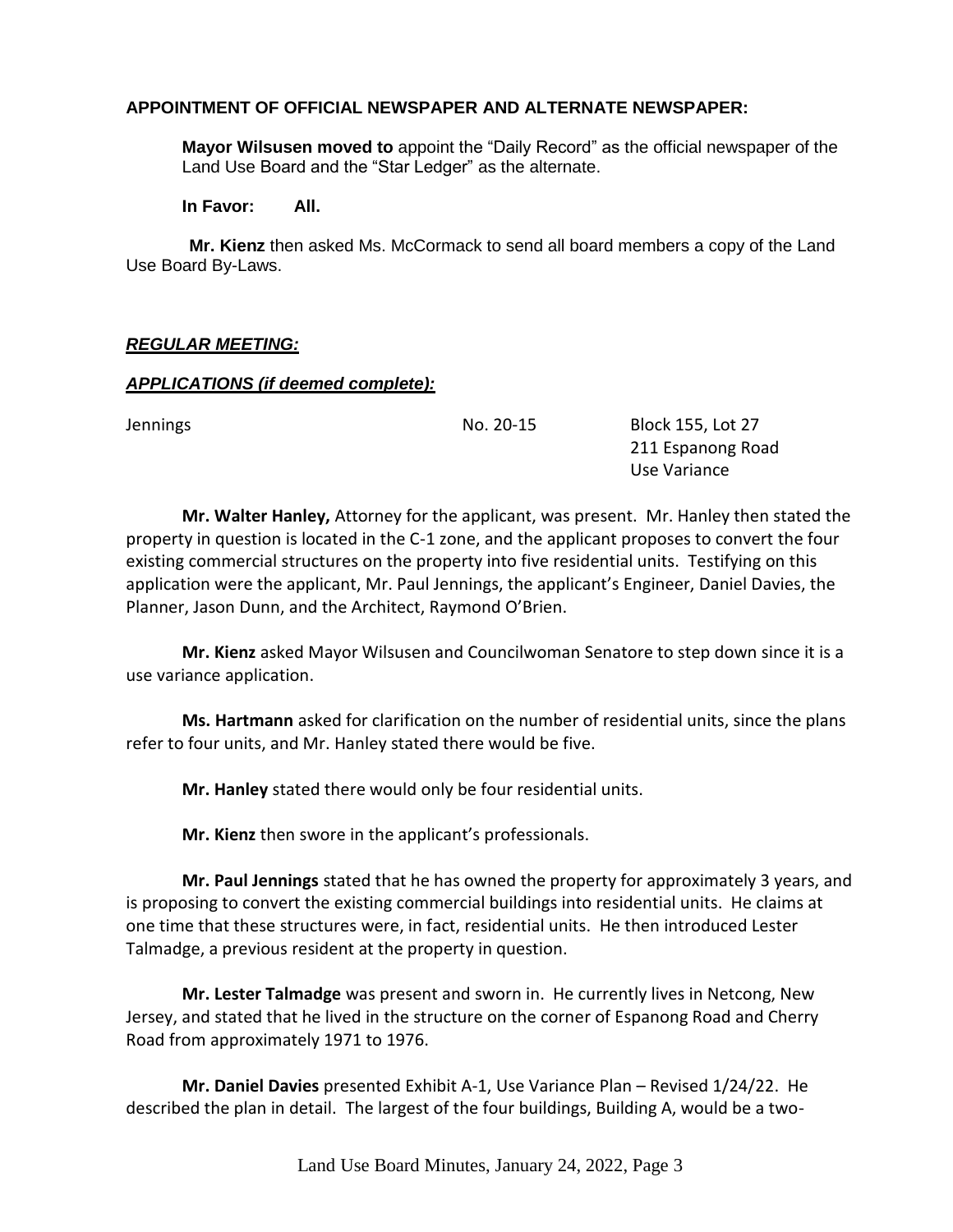bedroom unit; Building B, which is located on the corner of Espanong Road and Cherry Road would be a one-bedroom unit; Building C would be a one-bedroom unit; and Building D would be a studio apartment. The property currently has an entrance/exit onto Espanong Road, which will be closed off due to poor visibility, and another entrance/exit onto Cherry Road. Based on feedback from the professionals, Mr. Davies feels that all of their comments have been addressed.

**Ms. Jill Hartmann** requested clarification on the parking spaces next to Building A on the Cherry Road side. She feels the parking space closest to Cherry Road is a safety issue.

**Mr. Davies** stated he could easily accommodate the Board by removing the parking space closest to the street.

**Ms. Hartmann** was also concerned about a parking space being so close to someone's bedroom window. She also asked for a complete landscaping plan for the project.

**Mr. Kienz** then took a moment to swear in the Board Professionals, which will be valid for the entire year.

**Ms. Galfo** asked for clarification on the parking spaces next to Building A.

**Ms. Hartmann** stated that she would like to see two parking spaces as shown on the Use Variance Plan with a Revision Date of 1/10/2022, instead of 3 spaces as shown on the Use Variance Plan with a Revision Date of 1/24/2022.

**Mr. Davies** agreed to make the change.

**Ms. Hartmann** referred Mr. Davies to the Township's Parking and Landscaping Ordinances.

**Mr. Hine** asked if any handicap spaces would be provided, and if a fence would be provided on the Espanong Road side of the property.

**Mr. Davies** stated there are no handicap spaces currently planned, but he could look into providing one if the Board requires one, and with permission from the county, they could install a fence on the Espanong Road side of the property.

**Ms. Hartmann** voiced her concerns about the smallest of the structures being utilized as a residential studio unit. It is not only very small, but a portion of the structure is over the property line. It may even make sense to demolish the structure.

**Mr. Davies** stated that the applicant would be willing to make the structure either an office or use for storage.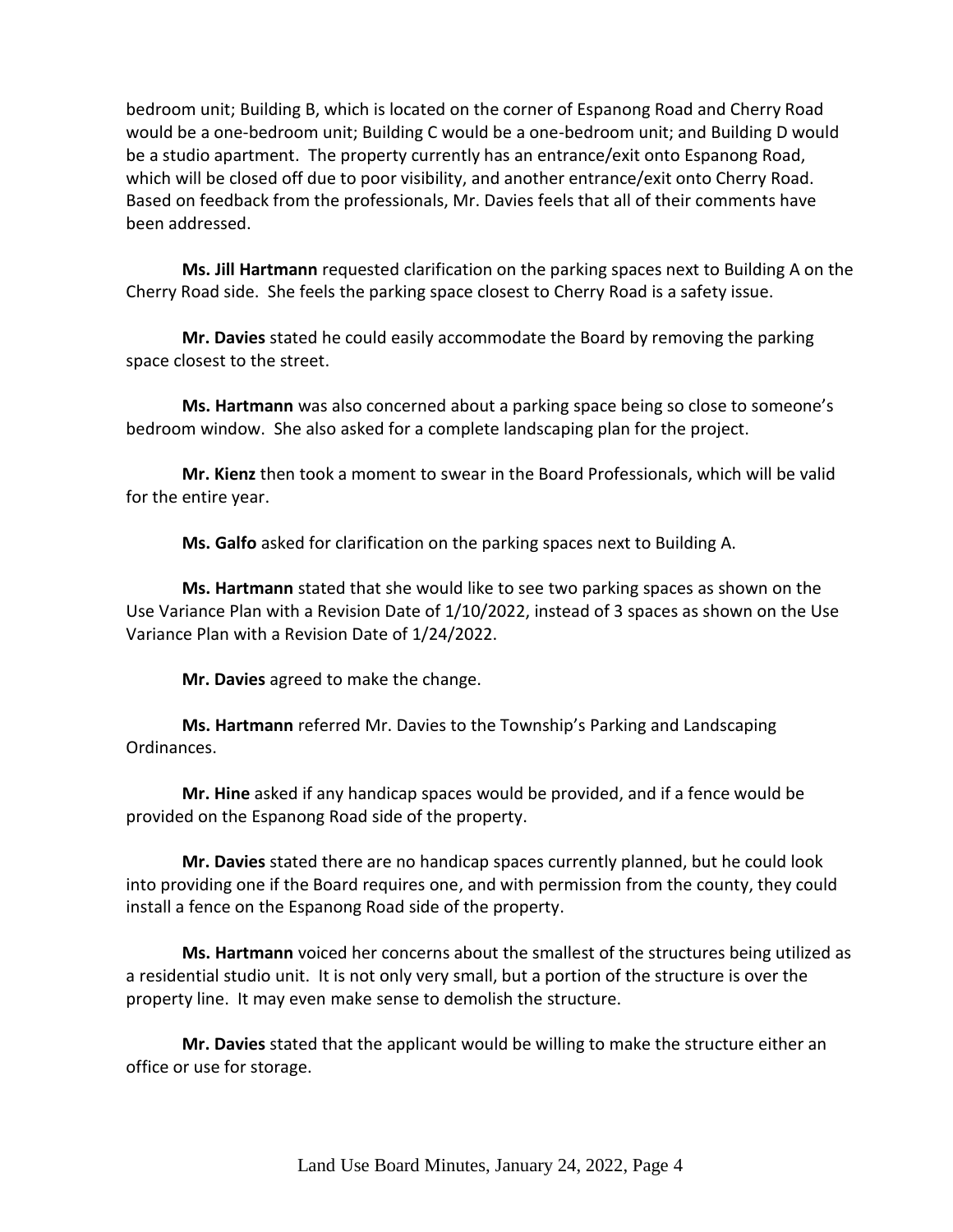**Chief Castimore** does not believe a fence along Espanong Road would be sufficient. He recommended a guard rail and a fence.

**Mr. Jennings** stated that the existing stockade fence should be sufficient.

**Ms. Hartmann** stated that just a fence would not be sufficient.

**Mr. Raymond O'Brien,** the applicant's Architect, came forward. He presented PRES-1 and PRES-2, Existing Architectural Floor Plans and Elevations. He then stated that Building A is 1,065 square feet, Building B is 554 square feet, Building C is 684 square feet, and Building D is 306 square feet. If the Board decides to require an ADA compliant parking space, then the building associated with that parking space must also be ADA compliant. No proposed floor plans have been provided.

**Ms. Hartmann** asked about an area for garbage.

**Mr. O'Brien** stated that each building would have its own 40-gallon container on wheels, and would either be kept next to each building or in a corral constructed in an appropriate area on the property.

**Ms. Hartmann** feels that is too far for a resident to drag garbage. She recommended a centrally located dumpster with private garbage pick-up. At a minimum, there should be some sort of garbage enclosure provided for each building on the side of the structure. She also recommended there be space made available for a washer/dryer.

**Mr. Kienz** asked if proposed architectural plans were submitted.

**Mr. O'Brien** stated that proposed architectural drawings would not be provided until the granting of a use variance.

**Mr. Jason Dunn,** the applicant's Planner, came forward. He explained that this is a use variance; a commercially-zoned property that the applicant proposes to convert into several single-family residences. He noted that there is a history of the property in question being residential prior to its commercial use, and he feels the residential units would be a good fit for the neighborhood, since it is surrounded by single family homes. The Positive Criteria include Purpose G and Purpose I, and he does not feel there would be any detriment to the public good or the Master Plan. There are several bulk area variances required, and the property in question proposes 10 parking spaces where 8 are required.

## *Ms. McCormack opened the meeting to the public.*

**Tom and Joan Elbel,** residents at 3 S. Cherry Road, were present and sworn in. They voiced their concerns about closing one entrance/exit on the property. Mr. Elbel also stated that he lived in the area from 1973 – 1979 and came back in 1985. During that time, the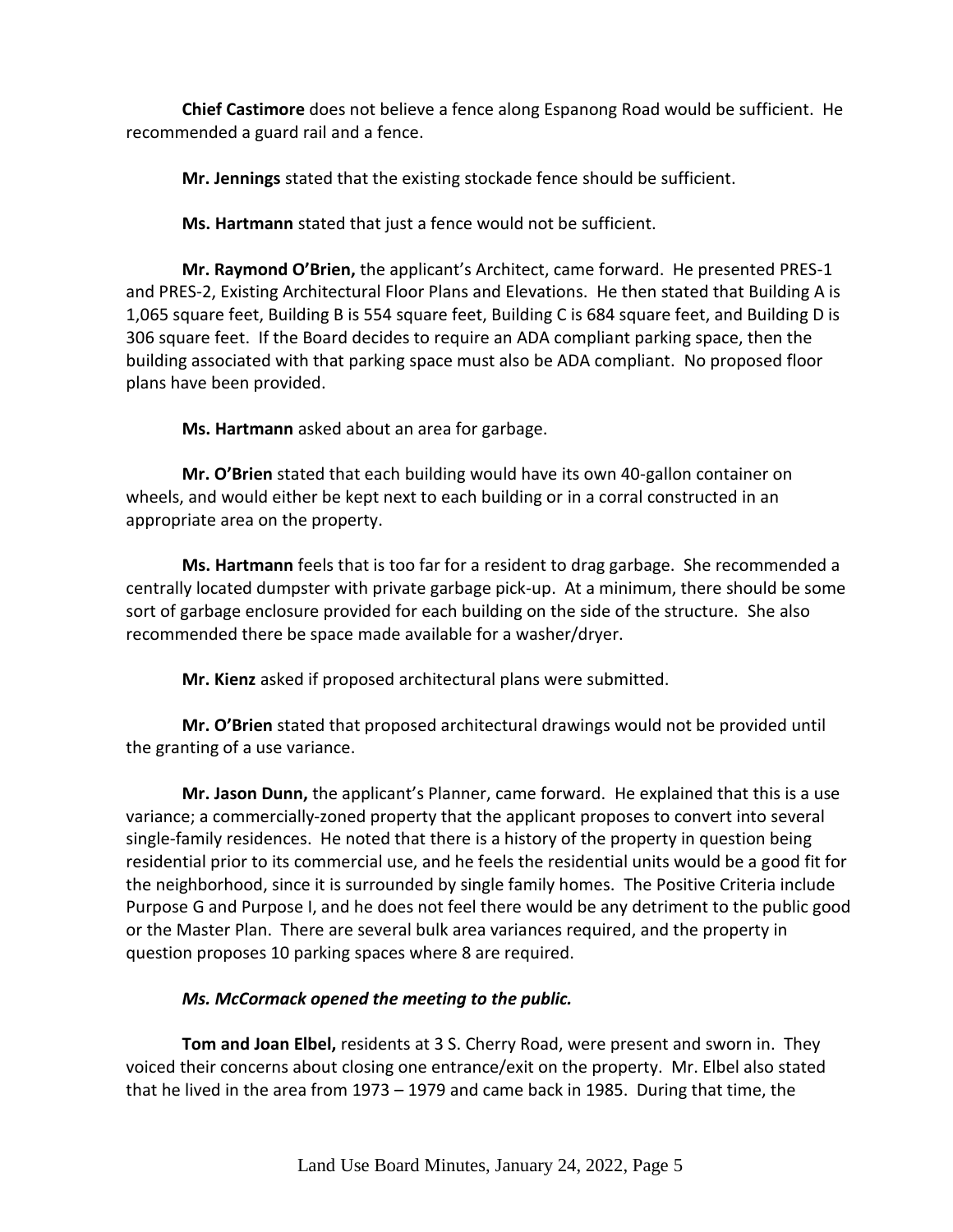structures were ice houses, not residential units. They were also concerned about any extra lighting and how close the structures are to the neighboring property.

**Mr. Jason Skei,** a resident at 6 S. Cherry Road, was present and sworn in. He voiced his concerns about his house only being approximately 6 feet from the existing structures on the property in question. He also claims the fence around the property's perimeter is not in good shape.

**Ms. Hartmann** stated that the resident's structure is approximately 15 feet from the property line and approximately 21 feet from the structures on the property in question.

**Mr. Skei** stated that the property in question is approximately 1/3 of an acre. If it was located in a residential zone, it would not be large enough to build a single family home.

**Ms. Hartmann** stated that there are numerous properties in Jefferson with homes on them that are smaller than the property in question. Variances would be required, but it is possible.

**Mr. Kienz** stated that the application is proposing five residential units; the testimony has been for four units. The application will need to be revised on the record.

**Mr. Davies** stated that Building A is a two-bedroom unit; Building B is a one-bedroom unit; Building C is a one-bedroom unit; and Building D is a studio apartment.

**Mr. Galfo** asked if a new septic system would take away from any of the proposed parking due to possible requirements for raised septic, etc.

**Mr. Davies** stated he does not believe the septic will be an issue, and no proposed parking will be affected.

**Vice-Chairwoman Galfo** asked if the new septic system will have an odor like the one designed for the 3 Peaks project.

**Mr. Davies** explained that there is a huge difference between a septic designed for a restaurant use and one designed for residential use. He does not feel there will be an issue.

**Vice-Chairwoman Galfo** asked if each structure has its own oil tank, and if so, where are they located.

**Mr. Jennings** stated that each structure has its own above-ground oil tank (275 gallons) located in the rear of each structure, with the exception of Building D, which has electric heat.

**Mr. Davies** explained that approval of this application for residential use will be a lot less intense than a commercial use with respect to lighting, traffic, etc.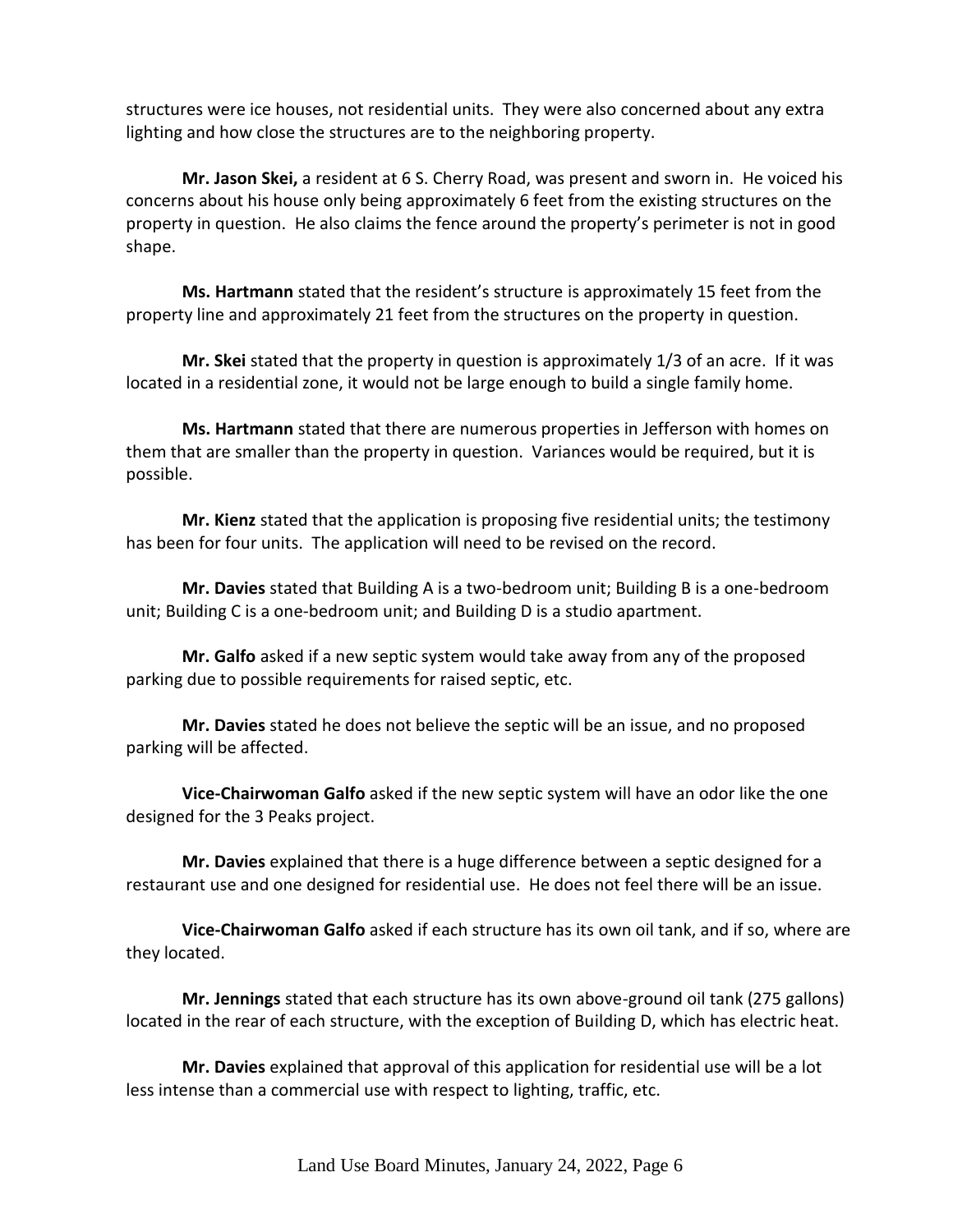**Vice-Chairwoman Galfo** asked Mr. Skei for clarification on the condition of the applicant's fence between the two properties.

**Mr. Skei** stated the fence is in poor condition.

**Ms. Hartmann** stated that the fence maintenance can be a condition of the resolution or it can be a Property Maintenance/Code Enforcement issue.

**Mr. Galfo** does not feel the applicant has provided enough information for the Board Members to make an educated vote.

**Mr. DiFrisco** agreed.

**Ms. Hartmann** stated that the applicant has not provided a lighting plan, landscaping plan, architectural floor plans, or a plan for garbage. These items should be submitted for a use variance.

**Mr. Kienz** stated that the Board can also decide to just vote on the use variance portion for three residential units, and eliminating the fourth unit, as suggested by the applicant, whereby essentially bifurcating the application. The rest of the application could be carried to the next meeting. Another option is to just carry the entire application, and request a full site plan.

**Vice-Chairwoman Galfo** made a motion to carry the application to Monday, February, 28, 2022 with no further notice required. **Vice-Chairman Palko** seconded the motion.

**In Favor: Vice-Chairwoman Galfo, Vice-Chairman Palko, Chief Castimore, Mr. Hine, Mr. DiFrisco, Mr. Deutsch, Mr. Small, Mr. Galfo, Chairman Williams.**

Lisa No. 21-13 Block 89, Lots 5 & 6 80 N. Lakeside Avenue Bulk Area Variance

**Ms. Alyse Hubbard,** Attorney for the applicant, was present. She explained this is an application to construct a new, two-story single family residence on a vacant site. The subject property is located in the R-30 district, and requires lot size and front yard setback variances. Mr. Fred Stewart, the applicant's Engineer, and Mr. Steven Lisa, the applicant, were both present and sworn in.

**Mr. Stewart** described the property in detail. The size and location of the proposed structure is comparable to neighboring homes. With regard to storm water, a trench is proposed on the side of the driveway, and a rain garden will be installed on the right side of the property.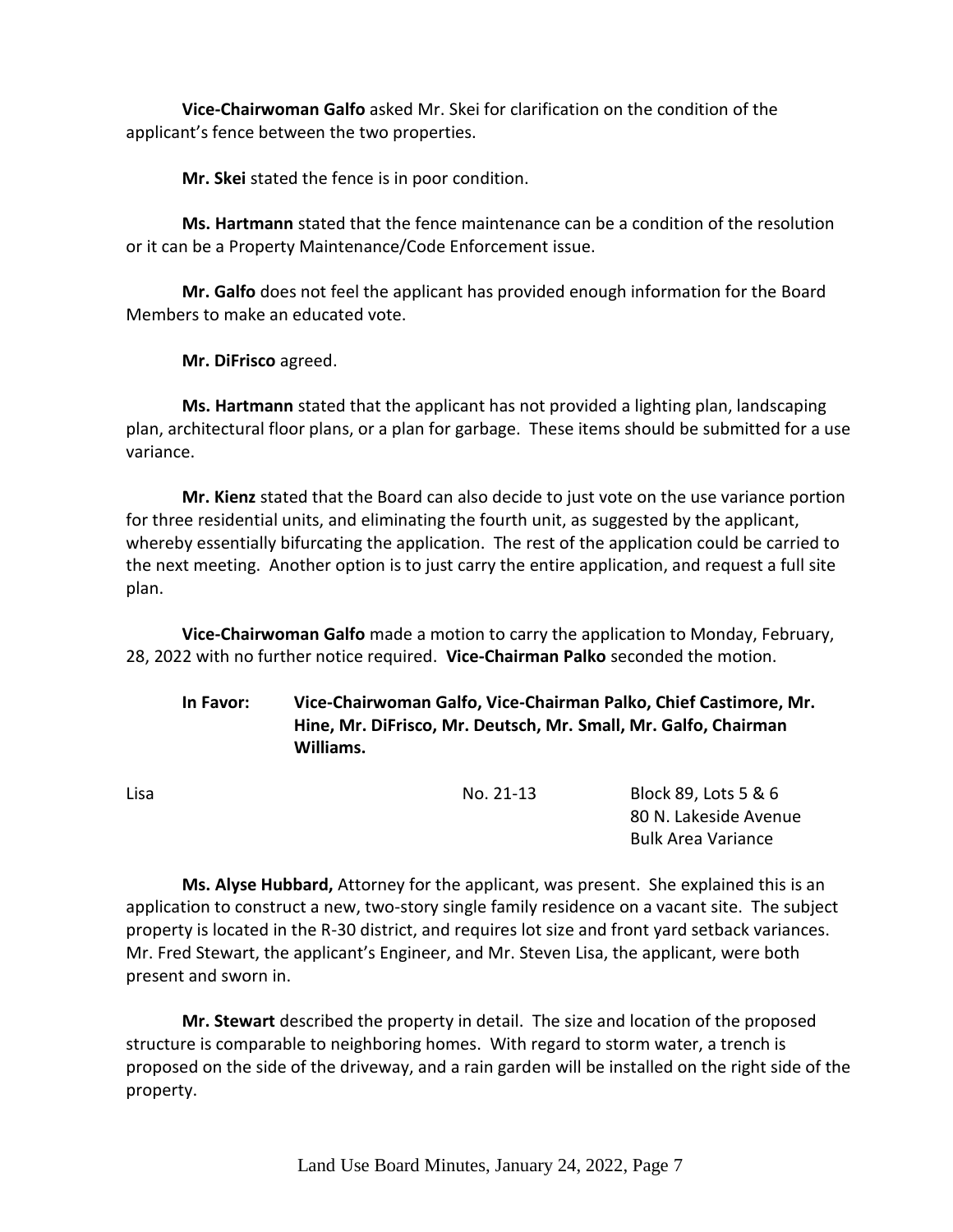## *Chairman Williams opened the meeting to the public. The public portion was closed.*

**Vice-Chairwoman Galfo** made a motion to approve the application. **Mr. Hine** seconded the motion.

**In Favor: Mayor Wilsusen, Vice-Chairwoman Galfo, Vice-Chairman Palko, Mr. Hine, Mr. Deutsch, Mr. Small, and Chairman Williams.**

#### *RESOLUTIONS:*

| 3 Peaks Marina, LLC | No. 20-11 | Block 111, Lots 1.01, 1.02 &                                                  |
|---------------------|-----------|-------------------------------------------------------------------------------|
|                     |           | 1.05                                                                          |
|                     |           | Block 320.01, Lot 1                                                           |
|                     |           | 125 Route 181                                                                 |
|                     |           | Amended Site Plan                                                             |
|                     |           |                                                                               |
|                     |           | Vice-Chairwoman Galfo made a motion to approve. Mr. Hine seconded the motion. |

## **In Favor: Mayor Wilsusen, Vice-Chairwoman Galfo, Vice-Chairman Palko, Mr. Hine, Mr. Deutsch, Mr. Small, and Chairman Williams.**

## *APPROVAL OF MINUTES DATED NOVEMBER 22, 2021*

**Vice-Chairwoman Galfo** made a motion to approve. **Chairman Williams** seconded the motion.

**In Favor: All.**

#### *OTHER BUSINESS:*

**Vice-Chairwoman Galfo** asked if board members could arrange to have ID badges made.

**Mayor Wilsusen** agreed.

**Chief Castimore** instructed any board member interested in having an ID badge should forward him a digital head shot of themselves via email, and he will coordinate.